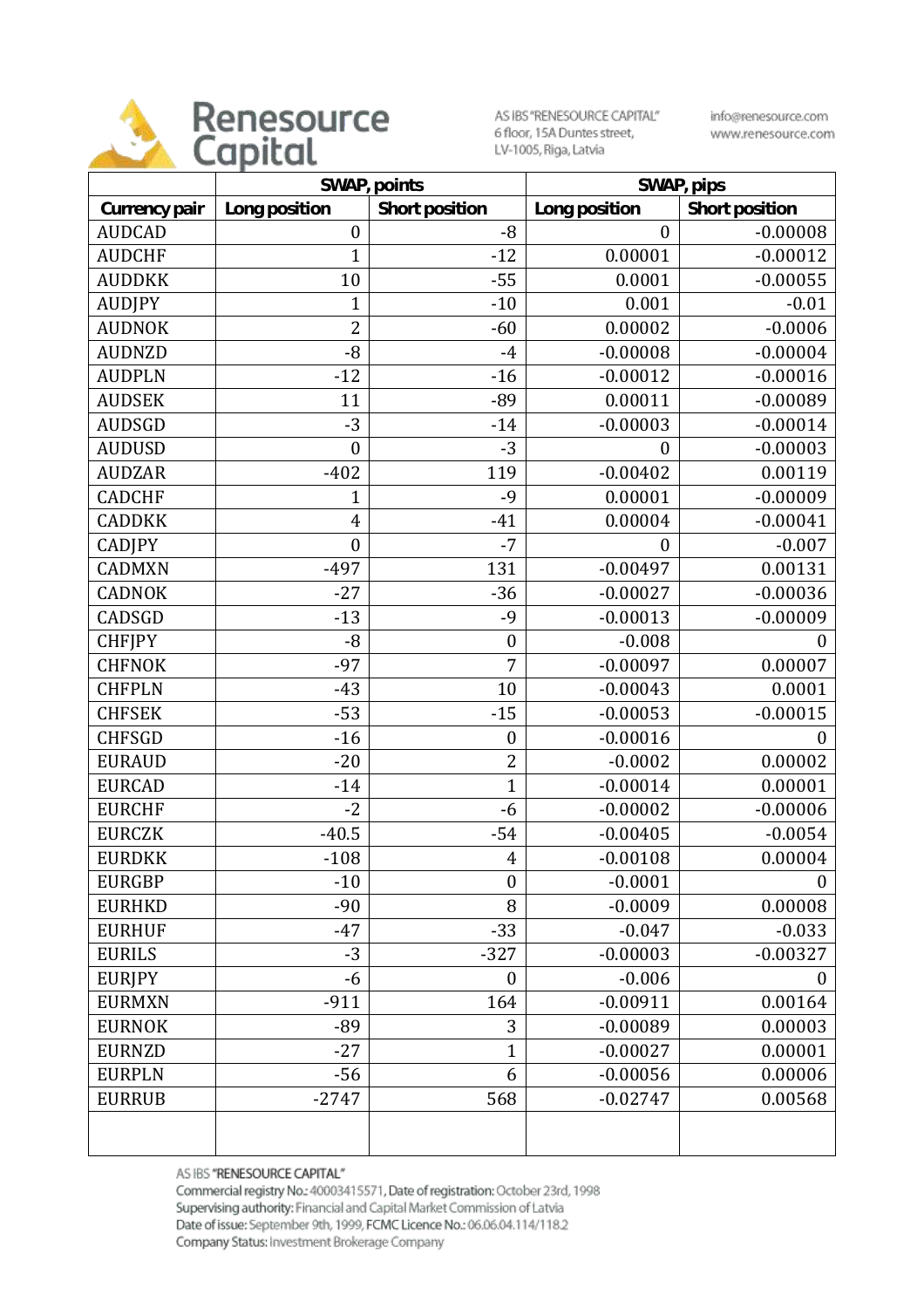

## Renesource

AS IBS "RENESOURCE CAPITAL" 6 floor, 15A Duntes street, LV-1005, Riga, Latvia

info@renesource.com www.renesource.com

|               | SWAP, points     |                |                  | SWAP, pips     |  |
|---------------|------------------|----------------|------------------|----------------|--|
| Currency pair | Long position    | Short position | Long position    | Short position |  |
| <b>EURSEK</b> | $-37$            | $-33$          | $-0.00037$       | $-0.00033$     |  |
| <b>EURSGD</b> | $-19$            | $-3$           | $-0.00019$       | $-0.00003$     |  |
| <b>EURTRY</b> | $-263$           | 50             | $-0.00263$       | 0.0005         |  |
| <b>EURUSD</b> | $-12$            | $\mathbf 1$    | $-0.00012$       | 0.00001        |  |
| <b>EURZAR</b> | $-639$           | 126            | $-0.00639$       | 0.00126        |  |
| <b>GBPAUD</b> | $-17$            | $\mathbf 1$    | $-0.00017$       | 0.00001        |  |
| <b>GBPCAD</b> | $-10$            | $-2$           | $-0.0001$        | $-0.00002$     |  |
| <b>GBPCHF</b> | $\boldsymbol{0}$ | $-12$          | $\boldsymbol{0}$ | $-0.00012$     |  |
| <b>GBPDKK</b> | $-93$            | $-16$          | $-0.00093$       | $-0.00016$     |  |
| <b>GBPJPY</b> | $-1$             | $-7$           | $-0.001$         | $-0.007$       |  |
| <b>GBPNOK</b> | $-63$            | $-27$          | $-0.00063$       | $-0.00027$     |  |
| <b>GBPNZD</b> | $-24$            | $\mathbf{1}$   | $-0.00024$       | 0.00001        |  |
| <b>GBPPLN</b> | $-48$            | $\mathbf{1}$   | $-0.00048$       | 0.00001        |  |
| <b>GBPSEK</b> | $-3$             | $-77$          | $-0.00003$       | $-0.00077$     |  |
| <b>GBPSGD</b> | $-12$            | $-9$           | $-0.00012$       | $-0.00009$     |  |
| <b>GBPTRY</b> | $-282$           | 52             | $-0.00282$       | 0.00052        |  |
| <b>GBPUSD</b> | $-8$             | $\mathbf{1}$   | $-0.00008$       | 0.00001        |  |
| <b>GBPZAR</b> | $-666$           | 126            | $-0.00666$       | 0.00126        |  |
| <b>HKDJPY</b> | $-49$            | $-76$          | $-0.00049$       | $-0.00076$     |  |
| <b>MXNJPY</b> | $\boldsymbol{0}$ | $-3$           | $\mathbf{0}$     | $-0.00003$     |  |
| <b>NOKJPY</b> | $-28$            | $-81$          | $-0.00028$       | $-0.00081$     |  |
| <b>NOKSEK</b> | $-1$             | $-10$          | $-0.00001$       | $-0.0001$      |  |
| <b>NZDCAD</b> | $\boldsymbol{0}$ | $-10$          | $\boldsymbol{0}$ | $-0.0001$      |  |
| <b>NZDCHF</b> | $\mathbf{1}$     | $-13$          | 0.00001          | $-0.00013$     |  |
| <b>NZDJPY</b> | $\mathbf{1}$     | $-12$          | 0.001            | $-0.012$       |  |
| <b>NZDSGD</b> | 1                | $-7$           | 0.00001          | $-0.00007$     |  |
| <b>NZDUSD</b> | $\boldsymbol{0}$ | $-5$           | $\boldsymbol{0}$ | $-0.00005$     |  |
| <b>PLNJPY</b> | $\boldsymbol{0}$ | $-40$          | $\boldsymbol{0}$ | $-0.004$       |  |
| SGDJPY        | $-3$             | $-9$           | $-0.003$         | $-0.009$       |  |
| <b>TRYJPY</b> | $\boldsymbol{0}$ | $-17$          | $\boldsymbol{0}$ | $-0.017$       |  |
| <b>USDCAD</b> | $\boldsymbol{0}$ | -6             | $\boldsymbol{0}$ | $-0.00006$     |  |
| <b>USDCHF</b> | $\mathbf{1}$     | $-13$          | 0.00001          | $-0.00013$     |  |
| <b>USDCNH</b> | $-90$            | $-30$          | $-0.0009$        | $-0.0003$      |  |
| <b>USDCZK</b> | $-15$            | $-60$          | $-0.0015$        | $-0.006$       |  |
| <b>USDDKK</b> | $-34$            | $-65$          | $-0.00034$       | $-0.00065$     |  |
| <b>USDHKD</b> | $-0.6$           | $-5.1$         | $-0.000006$      | $-0.000051$    |  |
| <b>USDHUF</b> | $-15$            | $-45$          | $-0.015$         | $-0.045$       |  |
| <b>USDILS</b> | $\mathbf{1}$     | $-30$          | 0.00001          | $-0.0003$      |  |

AS IBS "RENESOURCE CAPITAL"

Commercial registry No.: 40003415571, Date of registration: October 23rd, 1998 Supervising authority: Financial and Capital Market Commission of Latvia Date of issue: September 9th, 1999, FCMC Licence No.: 06.06.04.114/118.2 Company Status: Investment Brokerage Company